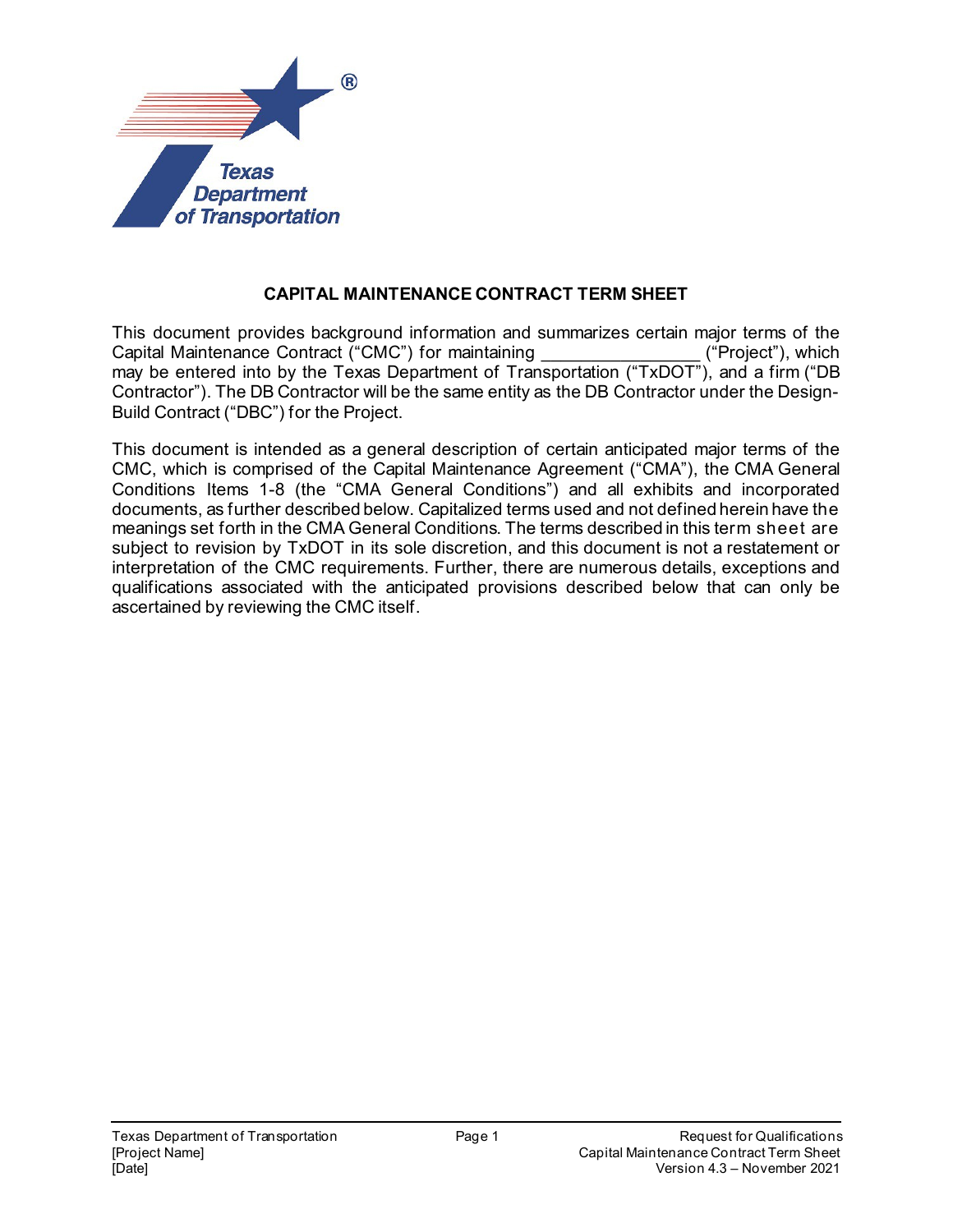| <b>CONTRACT FRAMEWORK</b>                              |                                                                                                                                                                                                                                                                                                                                                                                                                                                                                                                                                                                                                                                                                                                                                                                                                                                                                                                                                                                                                                                                         |
|--------------------------------------------------------|-------------------------------------------------------------------------------------------------------------------------------------------------------------------------------------------------------------------------------------------------------------------------------------------------------------------------------------------------------------------------------------------------------------------------------------------------------------------------------------------------------------------------------------------------------------------------------------------------------------------------------------------------------------------------------------------------------------------------------------------------------------------------------------------------------------------------------------------------------------------------------------------------------------------------------------------------------------------------------------------------------------------------------------------------------------------------|
| Commencement of<br>CMC and<br><b>Maintenance Terms</b> | The CMC provides for a five year Initial Maintenance Term<br>(commencing at Final Acceptance), and TxDOT will also have the<br>option to implement two subsequent five year Maintenance Terms, up<br>to a maximum period of 15 years. TxDOT has the right to terminate the<br>CMC, without financial penalty, at the conclusion of the first year of the<br>Initial Maintenance Term, by providing the DB Contractor with 180<br>days' notice of such termination. The DBC includes a one-year general<br>warranty (materials and workmanship) concurrent with the CMC for all<br>Elements of the Work. The CMC is executed at the same time as the<br>DBC.<br>TxDOT must provide at least 180 days' notice to the DB Contractor<br>prior to the commencement of each of the second and third<br>Maintenance Terms if TxDOT wishes to implement the subsequent<br>Maintenance Term or the CMC will terminate at the end of the then-<br>current Maintenance Term and the parties will have no liability to one<br>another under the CMC.                                |
| <b>CMC Documents</b><br>and Order of<br>Precedence     | Portions of the DBC are referenced in the CMC Documents and define<br>requirements for Renewal Work, including the quality assurance and<br>quality control requirements for design and construction work.<br>The CMC Documents and order of precedence are as follows:<br>Amendments and Change Orders to the CMC (except for<br>amendments to the CMA Specification Item 9 (the "CMA<br>Specification"));<br>CMA and all exhibits and amendments;<br>٠<br><b>CMA General Conditions;</b><br>Portions of the DBC included by reference;<br>Change Orders to the CMA Specification and all attachments<br>thereto;<br>The CMA Specification and all attachments thereto;<br>Portions of the Design-Build Specifications from the DBC<br>٠<br>included by reference; and<br>Proposal commitments exceeding requirements of other CMC<br>Documents.<br>The Reference Information Documents (RIDs) are described in the<br>CMC. The RIDs were provided for informational purposes only and<br>are not CMC Documents. DB Contractor is not entitled to rely on<br>the RIDs. |
| <b>Contractual Entity</b>                              | Although the DB Contractor may subcontract some or all of the                                                                                                                                                                                                                                                                                                                                                                                                                                                                                                                                                                                                                                                                                                                                                                                                                                                                                                                                                                                                           |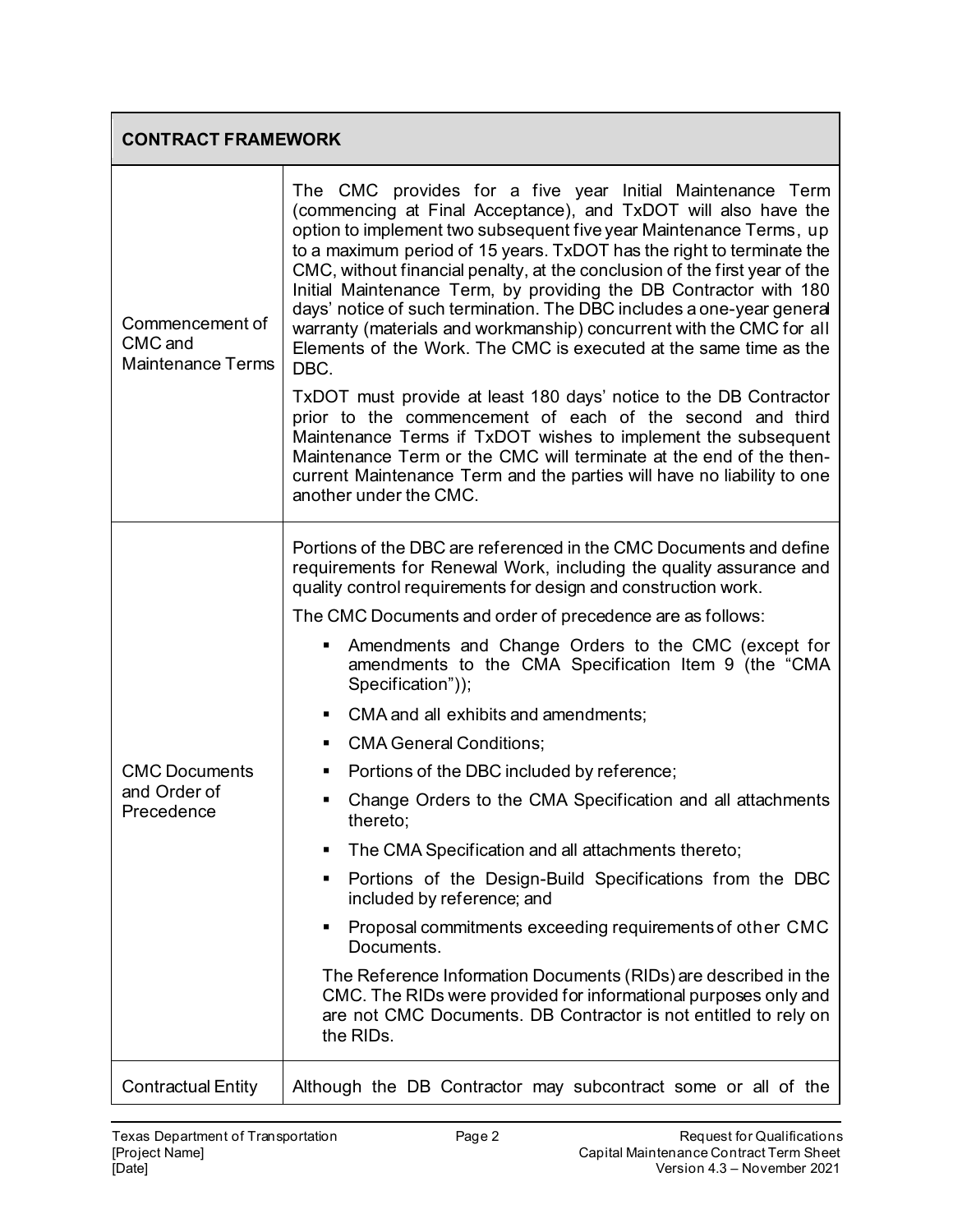| Undertaking<br>Maintenance                                | Maintenance Services to a Maintenance Firm meeting specified<br>requirements, the entity contractually responsible for maintenance<br>under the CMC is the same entity as the DB Contractor under the<br>DBC.                                                                                                                                                                                                                                                                                                                                                                                                                                |
|-----------------------------------------------------------|----------------------------------------------------------------------------------------------------------------------------------------------------------------------------------------------------------------------------------------------------------------------------------------------------------------------------------------------------------------------------------------------------------------------------------------------------------------------------------------------------------------------------------------------------------------------------------------------------------------------------------------------|
|                                                           | <b>MAINTENANCE SCOPE, LIMITS, AND RESPONSIBILITIES</b>                                                                                                                                                                                                                                                                                                                                                                                                                                                                                                                                                                                       |
| Scope of<br>Maintenance<br><b>Services</b>                | The Maintenance Services include the following elements (Maintained<br>Elements):<br>Embankment and cut slopes;<br>Drainage facilities;<br>٠<br>Pavement and shoulders; and<br>٠<br>Structures.<br>٠                                                                                                                                                                                                                                                                                                                                                                                                                                         |
| Services to be<br>Provided by Others                      | The following services are to be provided by TxDOT or third parties:<br>Maintenance of all elements that are not Maintained Elements<br>such as signs, ITS, lighting, and guardrail;<br>Maintenance of pump stations;<br>Maintenance of items embedded or attached to pavement such<br>٠<br>as markings and delineators, unless the need to maintain or<br>replace such items is caused by defects in the Maintained<br>Elements;<br>Sweeping, mowing, amenity, snow, and ice control;<br>Incident response, safety patrol, and clearance of debris from<br>٠<br>the roadway; and<br>Acting as the primary point of contact with the public. |
| Maintenance Limits                                        | The DB Contractor is required to maintain the Project within<br>Maintenance Limits. The extent of Maintenance Limits is subject to<br>update by the DB Contractor to be consistent with the Final Design<br>and must be included in the Maintenance Management Plan (MMP).                                                                                                                                                                                                                                                                                                                                                                   |
| <b>MANAGEMENT PLAN, PERSONNEL, AND RECORDS MANAGEMENT</b> |                                                                                                                                                                                                                                                                                                                                                                                                                                                                                                                                                                                                                                              |
| Maintenance<br>Management Plan<br>(MMP)                   | No later than 120 days before the scheduled Initial Maintenance Term<br>Commencement Date, the DB Contractor must prepare and submit for<br>approval the MMP governing the Maintenance Services to be<br>performed after Final Acceptance. The MMP must conform to a<br>TxDOT-provided template (set forth in the CMC). The MMP must be<br>updated annually and submitted for approval 60 days before each<br>anniversary of the Initial Maintenance Term Commencement Date.                                                                                                                                                                 |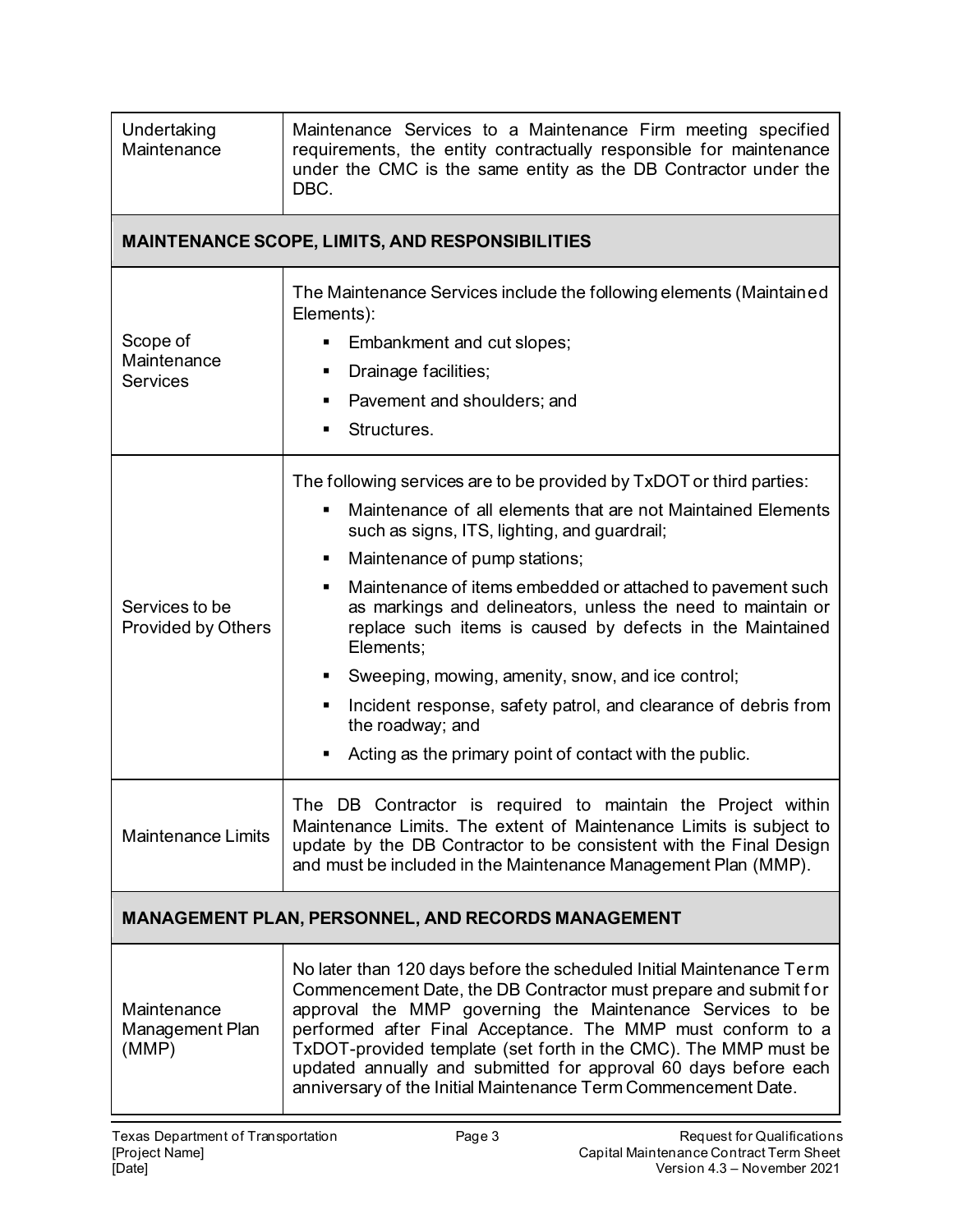| <b>Quality Assurance</b><br>and Quality Control                                  | As part of the MMP, the DB Contractor must prepare and submit a<br>Maintenance Quality Management Plan. Maintenance Services quality<br>control and quality assurance, including inspections, testing to meet<br>performance requirements, materials testing, and verification of the<br>completeness and accuracy of all maintenance records, is the<br>responsibility of the DB Contractor's Maintenance Quality Manager. All<br>materials and workmanship used in performance of the Maintenance<br>Services is subject to oversight, inspection, and owner verification<br>testing by TxDOT.                                                                                                                                                                                                                                                                                                                                                                                                                                             |
|----------------------------------------------------------------------------------|----------------------------------------------------------------------------------------------------------------------------------------------------------------------------------------------------------------------------------------------------------------------------------------------------------------------------------------------------------------------------------------------------------------------------------------------------------------------------------------------------------------------------------------------------------------------------------------------------------------------------------------------------------------------------------------------------------------------------------------------------------------------------------------------------------------------------------------------------------------------------------------------------------------------------------------------------------------------------------------------------------------------------------------------|
| Employment of<br>PSQAF and IQF                                                   | Where the Maintenance Services require design and construction<br>work, the requirements of the DB General Conditions and Design-Build<br>Specifications in the DBC apply. TxDOT may, at its sole discretion,<br>require the DB Contractor to employ a Professional Services Quality<br>Assurance Firm (PSQAF) or Independent Quality Firm (IQF) fulfilling<br>the requirements of the DB General Conditions and Design-Build<br>Specifications in the DBC.                                                                                                                                                                                                                                                                                                                                                                                                                                                                                                                                                                                  |
| Records and<br>Documentation<br>Including<br>Maintenance<br>Management<br>System | The DB Contractor must maintain all records and documents in<br>accordance with the Texas State Records Retention Schedule.<br>Records must include asset inventory, description, installation date<br>and repair history, the date and time of identification of Defects and<br>their repair and the date and time of inspections. The DB Contractor<br>must implement and make available to TxDOT (using real time<br>dedicated access for TxDOT employees) a Maintenance Management<br>System (MMS) to record all Maintenance Records. Records stored in<br>the MMS must be updated within specified periods.                                                                                                                                                                                                                                                                                                                                                                                                                             |
| Maintenance<br>Personnel                                                         | The Maintenance Manager must attend all inspections and quarterly<br>meetings and be available whenever any Renewal Work is<br>undertaken. The Maintenance Manager must be available to respond<br>to TxDOT or TxDOT's Authorized Representatives. The Maintenance<br>Manager has full responsibility for implementing the maintenance<br>obligations and causing the Maintenance Services to be performed in<br>accordance with the CMC Documents. The DB Contractor must<br>designate one or more field representative(s) who have on-site field<br>and office authority to represent and act for the DB Contractor. A field<br>representative must be present on the job site at all times while<br>Maintenance Services are in progress.<br>Subject to TxDOT's approval, the DB Contractor may replace the<br>Maintenance Manager given 30 days' advance notice.<br>Other personnel for whom qualifications, experience and duties are<br>defined within the CMC are:<br>Maintenance Safety Manager; and<br>Maintenance Quality Manager. |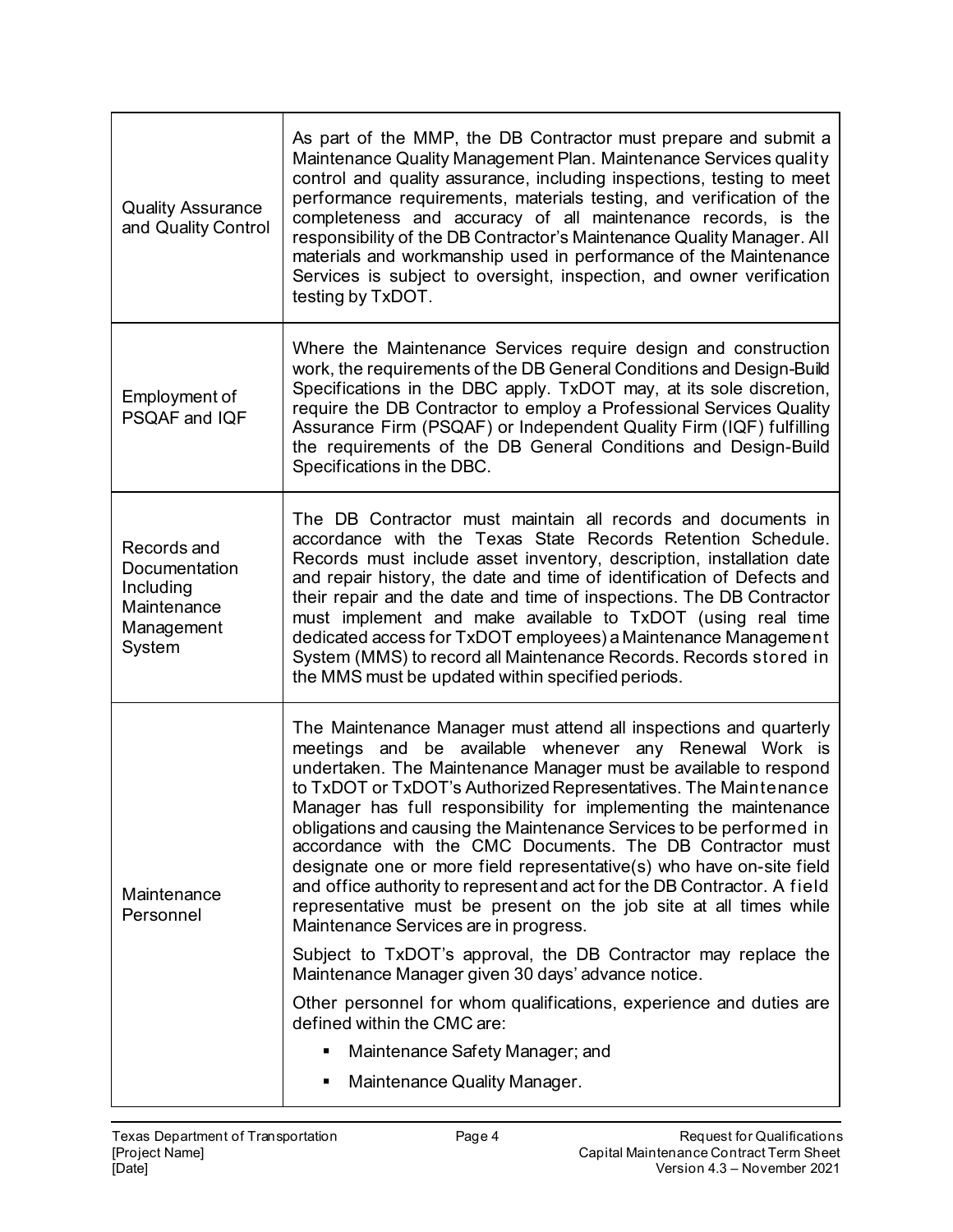| PERFORMANCE REQUIREMENTS AND INSPECTIONS        |                                                                                                                                                                                                                                                                                                                                                                                                                                                                                                                                                                                                                                                              |
|-------------------------------------------------|--------------------------------------------------------------------------------------------------------------------------------------------------------------------------------------------------------------------------------------------------------------------------------------------------------------------------------------------------------------------------------------------------------------------------------------------------------------------------------------------------------------------------------------------------------------------------------------------------------------------------------------------------------------|
| Performance<br>Requirements                     | The DB Contractor must meet or exceed specified Performance<br>Requirements for the Maintained Elements throughout the<br>Maintenance Period, for example, requirements for pavement ride<br>quality and rutting must be achieved. The DB Contractor must mitigate<br>Category 1 Defects that have an immediate or imminent health or<br>safety hazard, risk of structural failure, damage to property, or damage<br>to environment, including potholes and edge drop-offs, within 24 hours<br>and provide a permanent repair within 90 days. A longer defect repair<br>period of up to six months is provided to repair all other non-hazardous<br>Defects. |
|                                                 | At the end of the Maintenance Period, the DB Contractor must perform<br>the Maintenance Services so that every Defect, including any Defect<br>first identified within the final six months of the Maintenance Period,<br>has been permanently repaired before the end of the Maintenance<br>Period.                                                                                                                                                                                                                                                                                                                                                         |
|                                                 | The DB Contractor must perform and complete Renewal Work as<br>necessary to meet the Performance Requirements. DB Contractor<br>shall complete all Renewal Work:                                                                                                                                                                                                                                                                                                                                                                                                                                                                                             |
|                                                 | Prior to the expiration of each Maintenance Term; or                                                                                                                                                                                                                                                                                                                                                                                                                                                                                                                                                                                                         |
| Obligation to<br>Perform Renewal<br><b>Work</b> | If the Capital Maintenance Contract is terminated for any<br>reason prior to the expiration of the applicable Maintenance<br>Term, within 90 days after the effective date of termination.                                                                                                                                                                                                                                                                                                                                                                                                                                                                   |
|                                                 | All Renewal Work and permanent repair must address the root cause<br>of any Defect and must be sufficient to prevent recurrence of the<br>Defect.                                                                                                                                                                                                                                                                                                                                                                                                                                                                                                            |
| Inspections and<br><b>Defects</b>               | The DB Contractor must identify and record Defects through<br>inspections, notifications by TxDOT, and reports or complaints by third<br>parties. General inspections (drive-through of all parts of the Project)<br>which TxDOT may attend will be conducted at least monthly.                                                                                                                                                                                                                                                                                                                                                                              |
|                                                 | The DB Contractor will conduct certain specialist inspections for<br>drainage elements biennially.                                                                                                                                                                                                                                                                                                                                                                                                                                                                                                                                                           |
|                                                 | The DB Contractor must train its personnel to identify whether a Defect<br>is to be classified as Category 1 (requiring hazard mitigation). TxDOT<br>may at any time notify the DB Contractor of the existence of Category<br>1 Defects.                                                                                                                                                                                                                                                                                                                                                                                                                     |
|                                                 | TxDOT will conduct the routine biennial inspections of structures and<br>bridge class drainage Maintained Elements and the DB Contractor<br>must use these results supplemented by the other inspections to plan<br>and implement Maintenance Services to structures. TxDOT will<br>conduct the annual specialist pavement inspections and provide the                                                                                                                                                                                                                                                                                                       |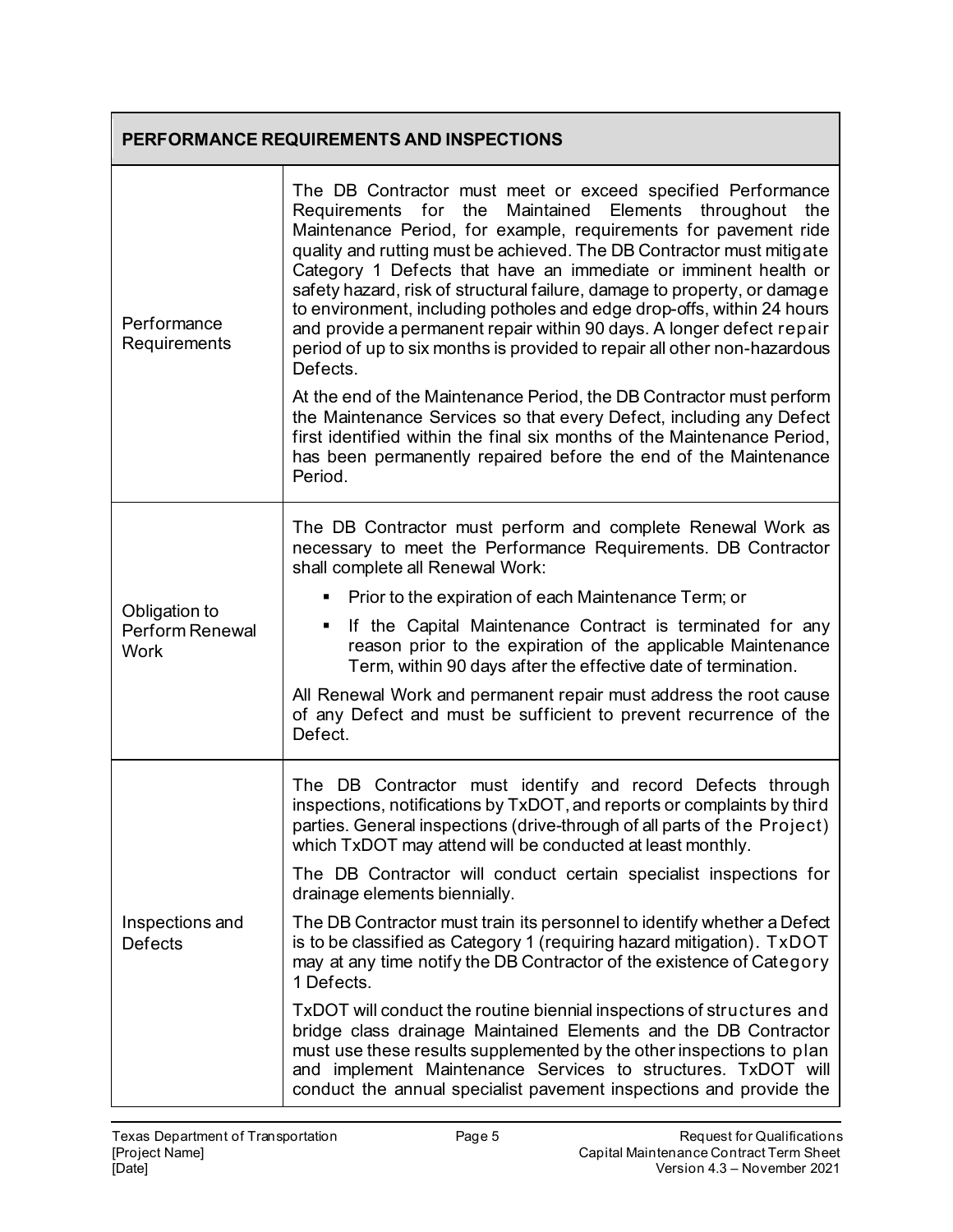|                                                                                                                             | results to the DB Contractor who will be responsible for analysis of the<br>data and identification of Defects. DB Contractor must promptly<br>request joint inspection for on-site verification of any disputed<br>specialist inspections results.                                                                                                                                                                                                                                                                                                                                                                                                                                                                                                                                                                                                                         |  |
|-----------------------------------------------------------------------------------------------------------------------------|-----------------------------------------------------------------------------------------------------------------------------------------------------------------------------------------------------------------------------------------------------------------------------------------------------------------------------------------------------------------------------------------------------------------------------------------------------------------------------------------------------------------------------------------------------------------------------------------------------------------------------------------------------------------------------------------------------------------------------------------------------------------------------------------------------------------------------------------------------------------------------|--|
| Discriminatory and<br>Non-Discriminatory<br>Maintenance<br>Changes                                                          | The DB Contractor will be entitled to compensation for increases in the<br>costs of Maintenance Services in the event of a Discriminatory<br>Change. Discriminatory Changes that TxDOT has directed DB<br>Contractor to perform are TxDOT-Directed Changes. The performance<br>of the Maintenance Services in accordance with a Non-Discriminatory<br>Change (which includes changes to standards, specifications, manuals<br>and guidelines) shall entitle DB Contractor to compensation only for<br>additional costs related to Renewal Work where TxDOT directs DB<br>Contractor to implement the Non-Discriminatory Change (or DB<br>Contractor is otherwise obligated by Law to implement such Non-<br>Discriminatory Change) prior to the date when DB Contractor performs<br>or is scheduled to perform Renewal Work (if any) on the affected<br>Maintained Element. |  |
| Maintenance<br><b>Services Report</b>                                                                                       | For each quarterly period during the Maintenance Period, the DB<br>Contractor must submit to TxDOT a Maintenance Services Report<br>meeting specified requirements. The Maintenance Services Report is<br>submitted to TxDOT on or before the 10th day of the month following<br>the end of the quarterly period.                                                                                                                                                                                                                                                                                                                                                                                                                                                                                                                                                           |  |
| <b>Transition Plan</b>                                                                                                      | At least 60 Days before the end of the Maintenance Period, or upon<br>termination of the CMC, the DB Contractor must prepare and<br>implement a Maintenance Transition Plan to the satisfaction of TxDOT.                                                                                                                                                                                                                                                                                                                                                                                                                                                                                                                                                                                                                                                                   |  |
|                                                                                                                             | PRICE, PAYMENTS, INSURANCE AND SECURITY                                                                                                                                                                                                                                                                                                                                                                                                                                                                                                                                                                                                                                                                                                                                                                                                                                     |  |
| Price and Payment                                                                                                           | The<br>Maintenance Price is paid in monthly installments.<br>The<br>Maintenance Payments in any Maintenance Term year will be adjusted<br>based on Engineering News Record Construction Cost Index, as<br>applicable under the CMC. The price adjustments will commence on<br>the Initial Maintenance Term Commencement Date and continue<br>annually thereafter.                                                                                                                                                                                                                                                                                                                                                                                                                                                                                                           |  |
| No Capping or<br>Advancing<br>Payments (except<br>as set forth below<br>under "Pavement<br><b>Renewal Work</b><br>Payment") | Except for certain specified Pavement Renewal Work, DB Contractor<br>will be paid according to the Maintenance Price schedule, and<br>scheduled payments will neither be increased or decreased based<br>upon the actual work performed during each payment period.                                                                                                                                                                                                                                                                                                                                                                                                                                                                                                                                                                                                         |  |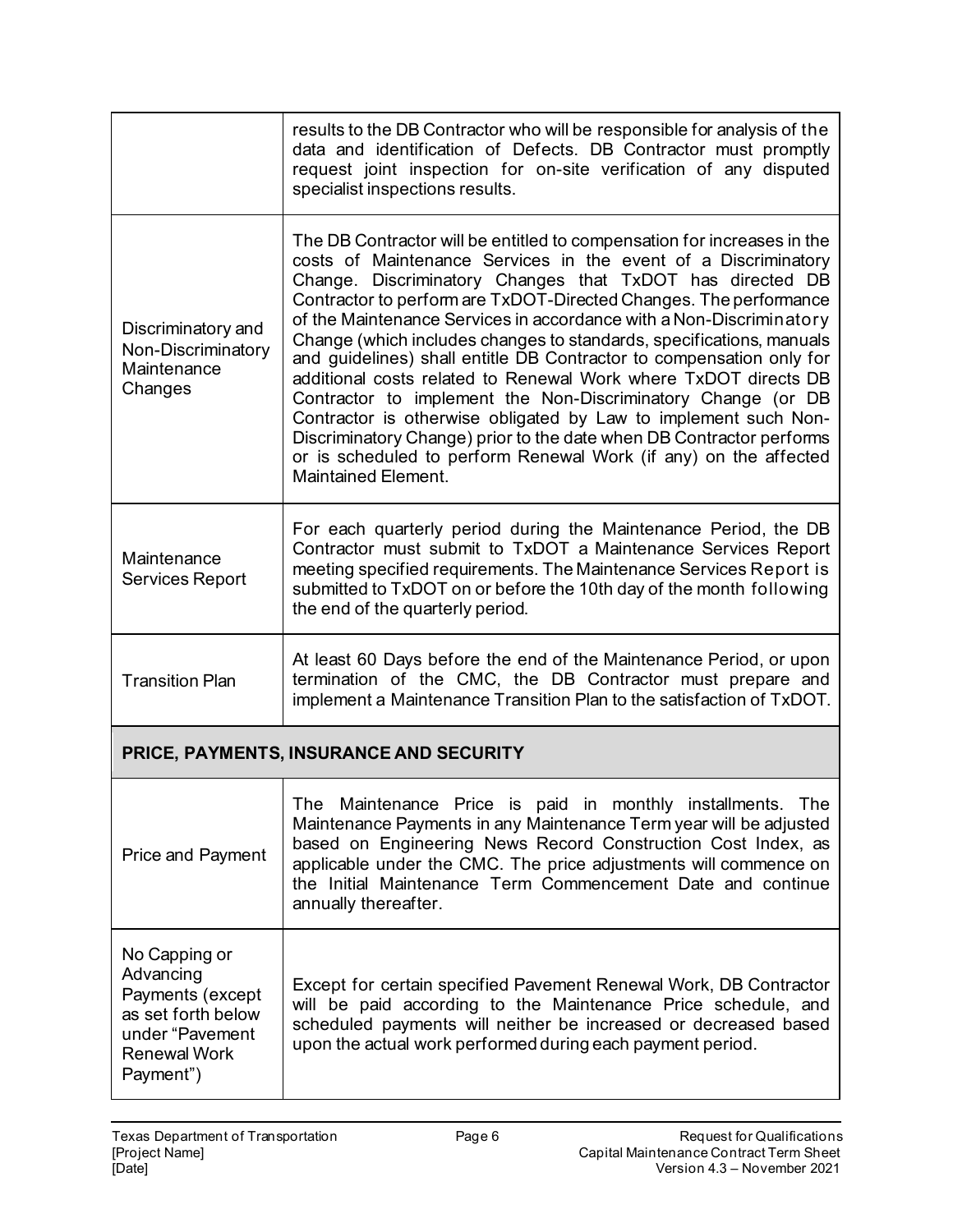| <b>Pavement Renewal</b><br><b>Work Payment</b> | DB Contractor may be entitled to receive Pavement Renewal Work<br>Payments for certain Pavement Renewal Work (Renewal Work<br>required for flexible pavement) that meets the requirements set forth in<br>the CMC Documents. The amount of the Pavement Renewal Work<br>Payments shall be based on the actual quantity of Pavement Renewal<br>Work performed, not to exceed in any year the Cumulative Maximum<br>Pavement Renewal Work Price set forth in the Proposal.                                                                                                                                                                                  |
|------------------------------------------------|-----------------------------------------------------------------------------------------------------------------------------------------------------------------------------------------------------------------------------------------------------------------------------------------------------------------------------------------------------------------------------------------------------------------------------------------------------------------------------------------------------------------------------------------------------------------------------------------------------------------------------------------------------------|
| Payment<br>Withholding                         | TxDOT may withhold from any Maintenance Price payment in the<br>event of Nonconforming Work, including failure to perform repairs to<br>Defects within the specified time periods and the cost of TxDOT<br>performing certain temporary repairs of Defects. TxDOT may also<br>withhold payment for Liquidated Damages [Include the following if<br>Lane Rental Charges and/or Noncompliance Charges will be utilized:[,<br>Lane Rental Charges and Noncompliance Charges]. TxDOT is entitled<br>to recover its costs from the DB Contractor if TxDOT performs any<br>obligations under the CMC Documents that the DB Contractor has<br>failed to perform. |
| Retainage                                      | If the Maintenance Bonds expire without renewal or otherwise are no<br>longer in effect during the Maintenance Period, TxDOT shall deduct<br>10% of the amount owing from each payment to be made to the DB<br>Contractor for the Maintenance Services until (a) replacement<br>Maintenance Security is provided to TxDOT or (b) 60 days after the<br>warranty period.                                                                                                                                                                                                                                                                                    |
| Payment<br>Obligations                         | TxDOT's obligations to make any payments are subject to<br>appropriation by the Legislature.                                                                                                                                                                                                                                                                                                                                                                                                                                                                                                                                                              |
| Insurance                                      | The DB Contractor is responsible for maintaining insurance meeting<br>TxDOT standards. Insurance premiums (subject to TxDOT approval)<br>will be reimbursed by TxDOT as a pass-through.                                                                                                                                                                                                                                                                                                                                                                                                                                                                   |
| Maintenance<br><b>Security Amounts</b>         | The DB Contractor must provide and maintain Maintenance Security to<br>guarantee its performance of its obligations under the CMC.                                                                                                                                                                                                                                                                                                                                                                                                                                                                                                                        |
|                                                | The DB Contractor may provide either a letter of credit ("Maintenance"<br>Letter of Credit") or performance and payment bonds ("Maintenance<br>Bonds"), having a term equal to or greater than the then-current<br>Maintenance Term.                                                                                                                                                                                                                                                                                                                                                                                                                      |
|                                                | A Maintenance Letter of Credit must be in an amount calculated using<br>the same formula as the 5-year Maintenance Bonds.                                                                                                                                                                                                                                                                                                                                                                                                                                                                                                                                 |
|                                                | 5-year Maintenance Bonds must be for the sum of the five escalated<br>annual Maintenance Price payments for each year in the Maintenance<br>Term.                                                                                                                                                                                                                                                                                                                                                                                                                                                                                                         |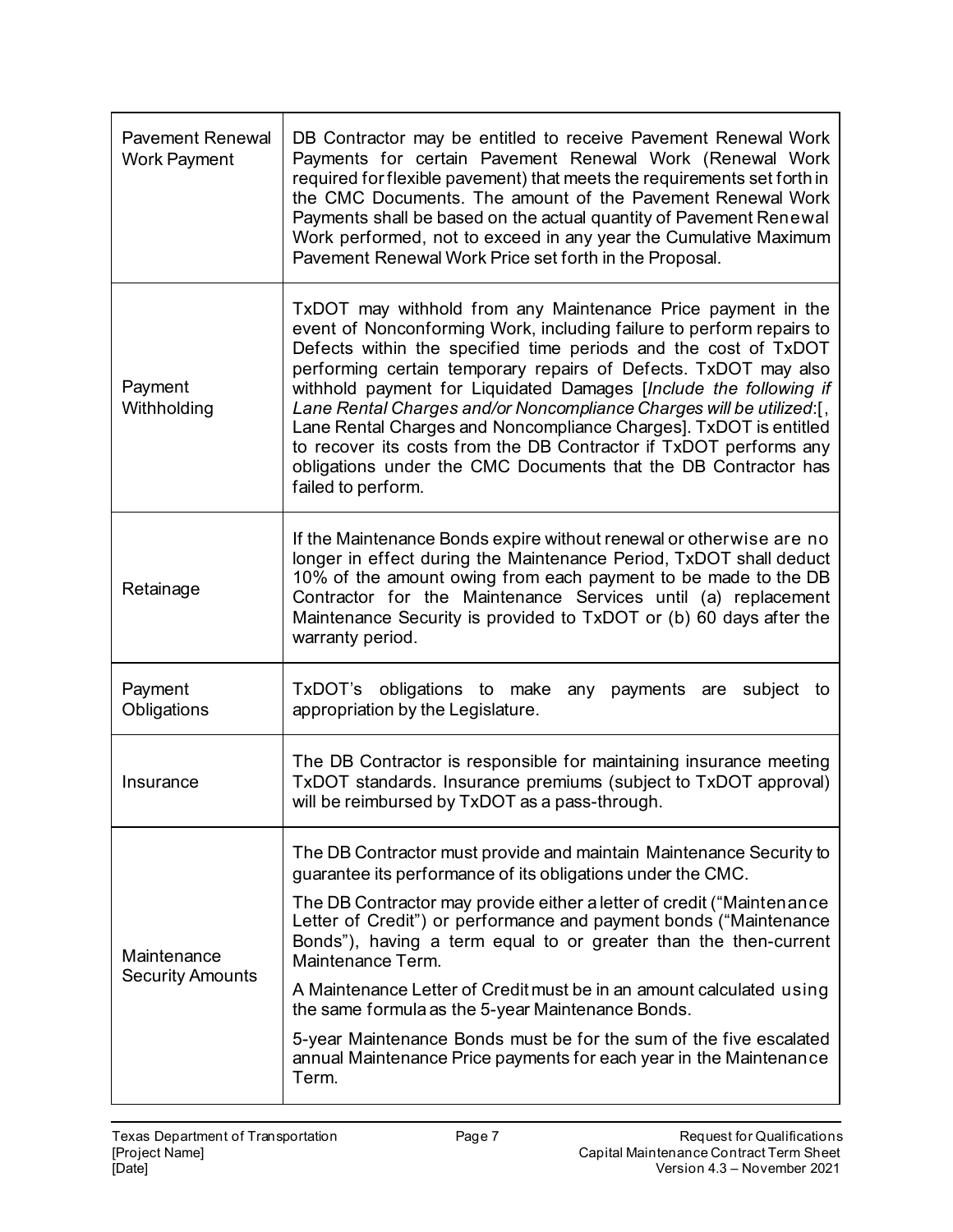| Maintenance<br>Security<br>Replacement                                    | After issuance by TxDOT of each of Maintenance NTP2 and<br>Maintenance NTP3 and no later than 14 days before expiration of the<br>then outstanding Maintenance Security, the DB Contractor shall<br>deliver (a) replacement Maintenance Security or (b) evidence of<br>renewal, and any necessary adjustment of the amount, of the then<br>outstanding Maintenance Security.                                                |
|---------------------------------------------------------------------------|-----------------------------------------------------------------------------------------------------------------------------------------------------------------------------------------------------------------------------------------------------------------------------------------------------------------------------------------------------------------------------------------------------------------------------|
| Failure to provide<br>Timely<br>Replacement of<br>Maintenance<br>Security | If the DB Contractor uses Maintenance Bonds and fails to timely<br>replace or renew them (and any required guaranty), TxDOT may draw<br>down as cash collateral on the current Maintenance Bonds:                                                                                                                                                                                                                           |
|                                                                           | For the Second Maintenance Term the lesser of 20% of the<br>٠<br>amount of the performance bond or a specified Maximum<br>Draw-Down Amount.                                                                                                                                                                                                                                                                                 |
|                                                                           | For the Third Maintenance Term the lesser of 10% of the<br>٠<br>amount of the performance bond or 50% of the specified<br>Maximum Draw-Down Amount.                                                                                                                                                                                                                                                                         |
|                                                                           | If the DB Contractor uses a Maintenance Letter of Credit and fails to<br>timely provide replacement or renewal Maintenance Security, TxDOT<br>shall have the right to draw down on the full face amount of the<br>Maintenance Letter of Credit as cash collateral.                                                                                                                                                          |
| Guaranty                                                                  | One or more guarantees of the DB Contractor's obligations from a<br>Guarantor(s) approved by TxDOT will be required if the DB Contractor<br>(i) identified a guarantor in its QS or Proposal or was required by<br>TxDOT, in its discretion, to include a guarantor during the procurement<br>of the Project, (ii) is a newly formed or limited liability entity, or (iii) fails<br>to meet certain net worth requirements. |
| <b>CHANGE ORDERS AND RISK ALLOCATION</b>                                  |                                                                                                                                                                                                                                                                                                                                                                                                                             |
|                                                                           | The DB Contractor is entitled to increased costs for work completed as<br>directed by TxDOT due to:                                                                                                                                                                                                                                                                                                                         |
|                                                                           | A Force Majeure Event;<br>٠                                                                                                                                                                                                                                                                                                                                                                                                 |
|                                                                           | Certain Damage to the Project caused by third parties and<br>listed perils;                                                                                                                                                                                                                                                                                                                                                 |
| <b>Change Orders</b>                                                      | TxDOT-Directed Changes;                                                                                                                                                                                                                                                                                                                                                                                                     |
|                                                                           | Discovery of Hazardous Materials within Project ROW;<br>٠                                                                                                                                                                                                                                                                                                                                                                   |
|                                                                           | Certain Non-Discriminatory Changes, subject to the conditions<br>٠<br>set forth in the CMA General Conditions; and                                                                                                                                                                                                                                                                                                          |
|                                                                           | Certain additional costs directly attributable to uncovering,<br>٠<br>removing, and restoring the work.                                                                                                                                                                                                                                                                                                                     |
|                                                                           | TxDOT may issue a unilateral Change Order with price adjustment to                                                                                                                                                                                                                                                                                                                                                          |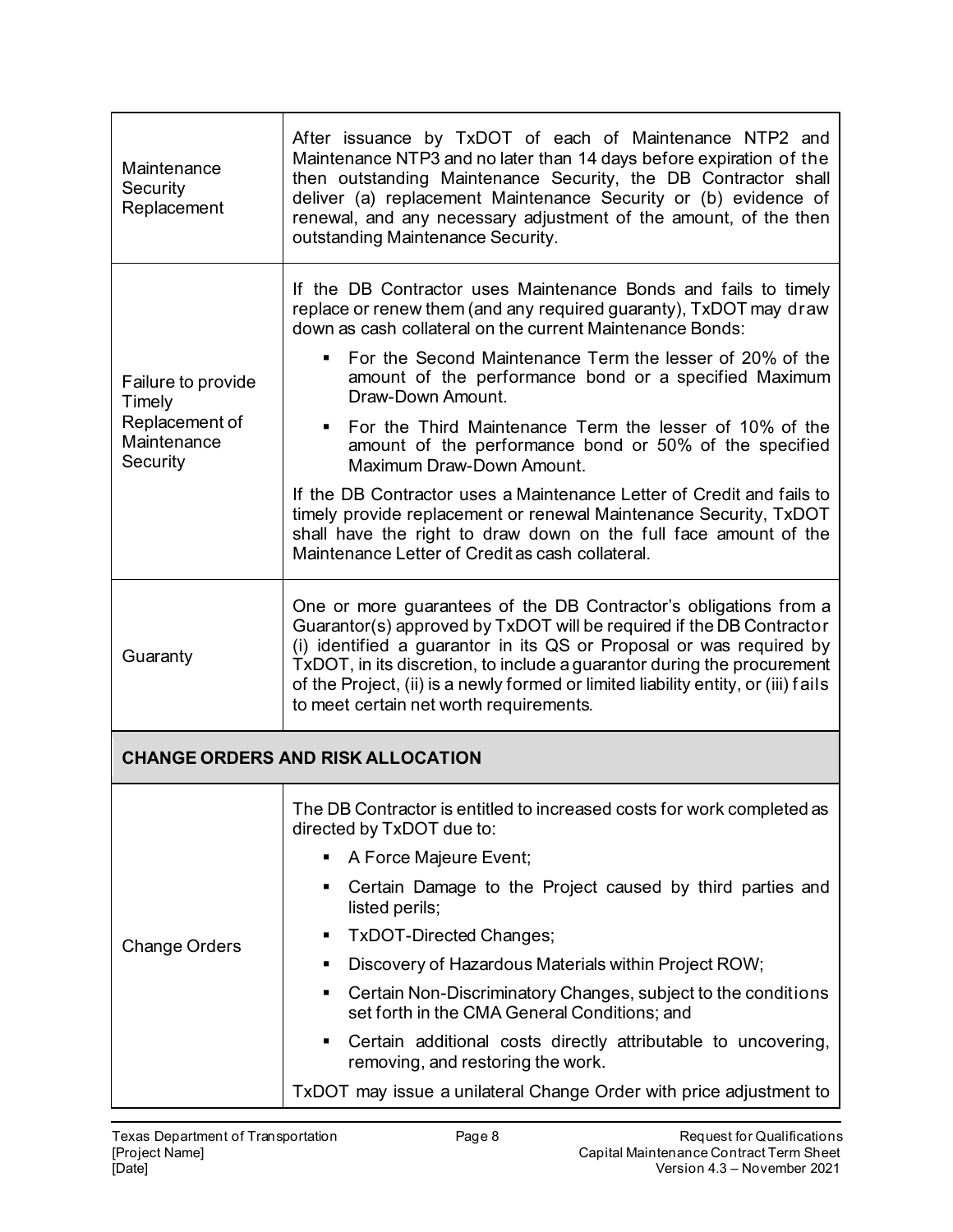|                                        | be determined later or a Time and Materials Change Order for the<br>directed work.                                                                                                                                                                                                                                                                                                                                                                                                                                                                                                                                    |
|----------------------------------------|-----------------------------------------------------------------------------------------------------------------------------------------------------------------------------------------------------------------------------------------------------------------------------------------------------------------------------------------------------------------------------------------------------------------------------------------------------------------------------------------------------------------------------------------------------------------------------------------------------------------------|
| Limitations on<br><b>Change Orders</b> | Any increase in the Maintenance Price shall exclude:<br>Costs caused by the acts, omissions, negligence, intentional<br>٠<br>misconduct, or breach of applicable Law, contract, or<br>Governmental Approval by any DB Contractor-Related Entity;<br>Costs to the extent that they are unnecessary or could<br>٠<br>reasonably be avoided by the DB Contractor, including by re-<br>sequencing, reallocating or redeploying its forces to other<br>portions of the Maintenance Services, or to other activities<br>unrelated to the Maintenance Services; and<br>Costs for remediation of any Nonconforming Work.<br>٠ |
| Traffic (ESAL) Risk                    | The DB Contractor is responsible for designing the pavement for all<br>traffic loads. TxDOT provides its estimates of truck traffic (ESALs) as a<br>Reference Information Document under the DBC which must be used<br>as a minimum for design purposes, but TxDOT does not warrant this<br>information. The DB Contractor is responsible for all maintenance of<br>the pavement to meet the performance requirements regardless of the<br>actual truck traffic loading during the Maintenance Period.                                                                                                                |
| Government<br>Approvals                | The DB Contractor is responsible for obtaining and complying with all<br>required Governmental Approvals.                                                                                                                                                                                                                                                                                                                                                                                                                                                                                                             |
| <b>Risk of Loss</b>                    | The DB Contractor bears the risk of loss, damage, theft and vandalism<br>to materials, parts, equipment, safety devices, components, tools,<br>supplies, and utilities.                                                                                                                                                                                                                                                                                                                                                                                                                                               |
| Nonconforming<br><b>Work</b>           | TxDOT may oversee, inspect and test all materials and details of the<br>work and may require the DB Contractor to remedy and correct any<br>Nonconforming Work. Alternatively, TxDOT may remedy or cure<br>Nonconforming Work and deduct costs from the amounts due to the<br>DB Contractor.                                                                                                                                                                                                                                                                                                                          |
| <b>BUSINESS RISKS</b>                  |                                                                                                                                                                                                                                                                                                                                                                                                                                                                                                                                                                                                                       |
| Termination                            | TxDOT may terminate for convenience at any time.<br>In the event of a termination for convenience after the first year of the<br>Initial Maintenance Term, TxDOT must pay the DB Contractor<br>amounts owing for services performed through the termination date<br>plus reasonable costs to terminate subcontracts not assigned to<br>TxDOT and other reasonable settlement costs.                                                                                                                                                                                                                                   |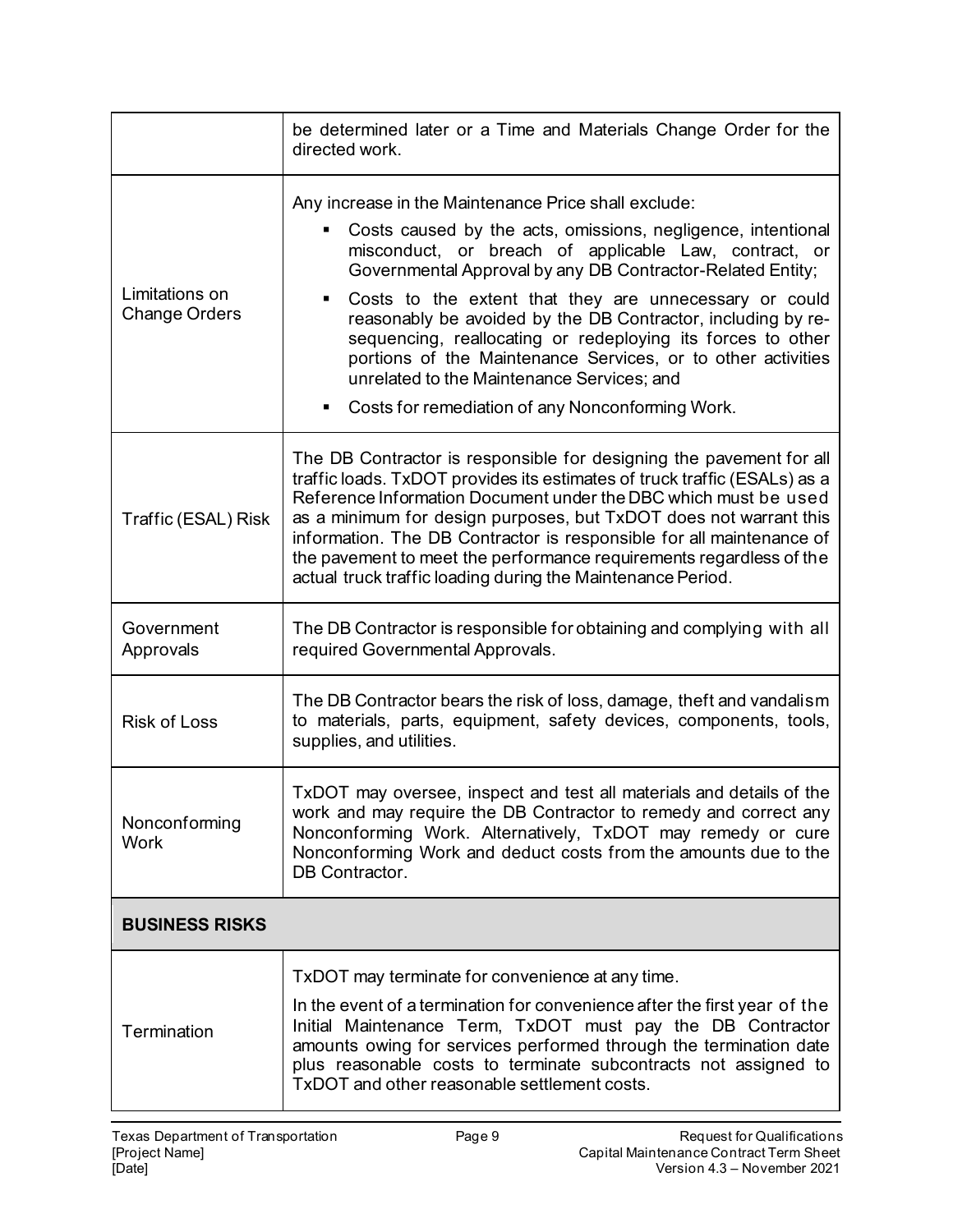|                                                             | If TxDOT elects not to implement the second or third Maintenance<br>Term, it shall not be considered a termination for convenience and<br>TxDOT shall not incur any termination costs.                                                                                                                                                                                                                                                                                                                                                                                                                                                                                                                                                                                                         |
|-------------------------------------------------------------|------------------------------------------------------------------------------------------------------------------------------------------------------------------------------------------------------------------------------------------------------------------------------------------------------------------------------------------------------------------------------------------------------------------------------------------------------------------------------------------------------------------------------------------------------------------------------------------------------------------------------------------------------------------------------------------------------------------------------------------------------------------------------------------------|
| <b>Traffic Control Plan</b><br>[and Lane Rental<br>Charges] | The DB Contractor must submit a Traffic Control Plan before<br>implementing any Lane Closure. TxDOT has the right to refuse such<br>closure, for example if it would coincide with a closure already planned<br>by TxDOT or another entity. [Include if Lane Rental Charges<br>provisions are to be utilized: The DB Contractor agrees to pay TxDOT<br>Lane Rental Charges for Lane Closures in an amount that varies by<br>time of day and by number of lanes closed to encourage the DB<br>Contractor to carry out Maintenance Services at times that will be least<br>disruptive. The DB Contractor is excused from charges for matters<br>outside of its control such as Force Majeure Events.]                                                                                            |
| <b>CMC Warranties</b>                                       | The Warranties require that the Maintenance Services and all design<br>and construction work performed in connection with such services<br>must meet all the CMC requirements, be free from Defects and fit for<br>purpose. The Warranty Period for Maintenance Services commences<br>at the conclusion of the Maintenance Period. The Warranties apply to<br>all Maintenance Services for each Maintenance Term during which the<br>Maintenance Services were provided. All Warranties remain in effect<br>until one year after the conclusion of the final Maintenance Term. For<br>Maintained Elements repaired, replaced or corrected under the<br>Warranty, such Elements are warranted for a further period, not to<br>exceed two years after the expiration or termination of this CMC. |
| Default                                                     | The CMC defines and provides for defaults and remedies. Examples<br>of default include failure to continuously and diligently perform the<br>Maintenance Services, failure to provide the required bonds or letter of<br>credit, failure to make payment when due to a Subcontractor or<br>Supplier [and the Persistent DB Contractor Default referred to under<br>Noncompliance Events].                                                                                                                                                                                                                                                                                                                                                                                                      |
| Indemnification                                             | The CMC includes indemnities in favor of TxDOT and the State of<br>Texas.                                                                                                                                                                                                                                                                                                                                                                                                                                                                                                                                                                                                                                                                                                                      |
| <b>DISPUTE RESOLUTION</b>                                   |                                                                                                                                                                                                                                                                                                                                                                                                                                                                                                                                                                                                                                                                                                                                                                                                |
| <b>Dispute Resolution</b>                                   | Informal resolution procedures are prerequisites and conditions to<br>resolution of Disputes under the Dispute Resolution Procedures set<br>forth in the CMC.                                                                                                                                                                                                                                                                                                                                                                                                                                                                                                                                                                                                                                  |
|                                                             | After the conclusion of the Informal Resolution Procedures, if the<br>Dispute was not resolved to the Parties' satisfaction: (a) the Parties<br>may mutually agree to initiate mediation, or (b) either Party may refer                                                                                                                                                                                                                                                                                                                                                                                                                                                                                                                                                                        |